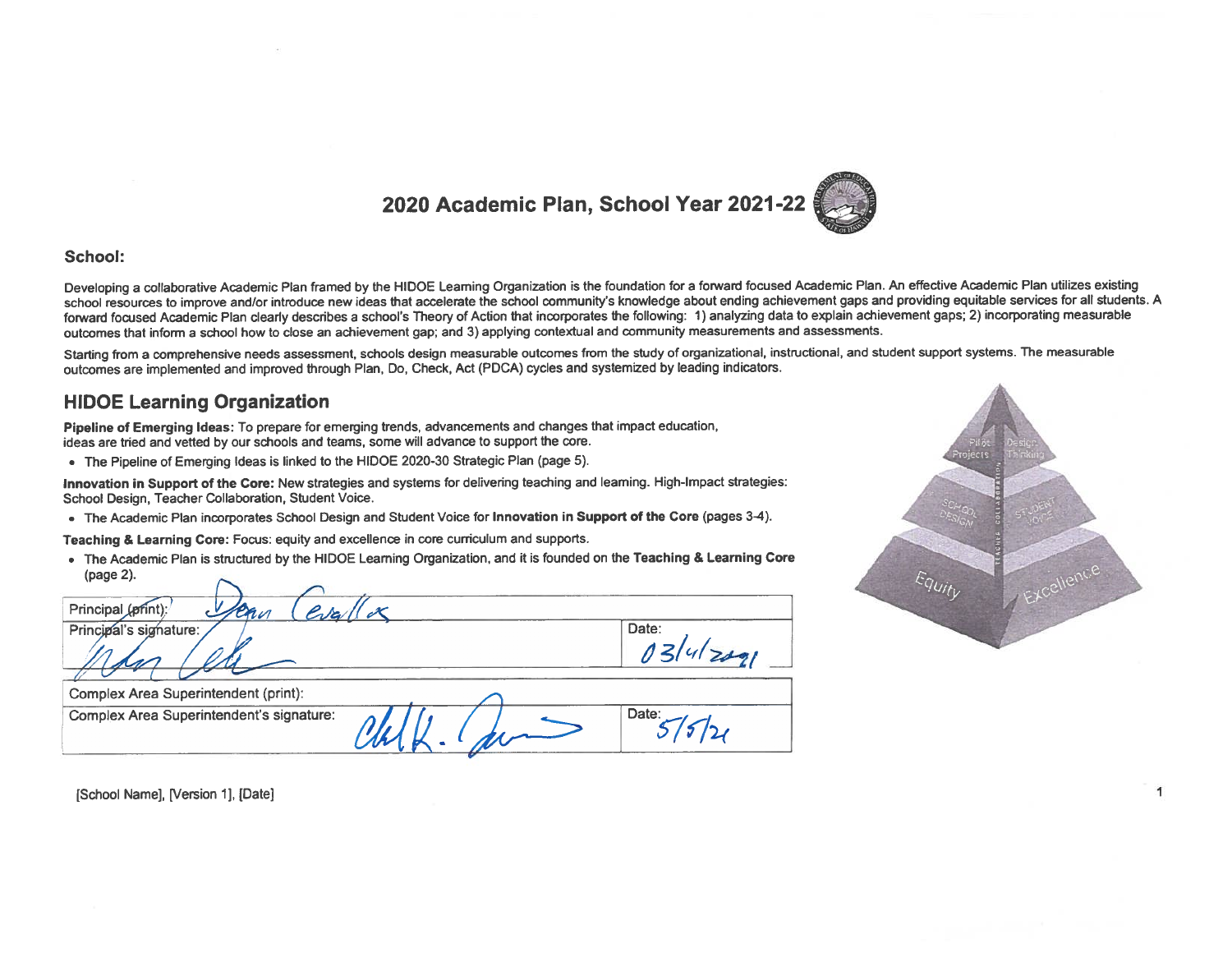

# **Teaching & Learning Core: Equity and Excellence**

In order to address equity, list the targeted subgroup(s) and their identified needs. Specifying enabling activities in the academic plan should address identified subgroup(s) and their needs.

| ⊦Achievement Gap | <b>Theorv of Action</b> | <b>Enabling Activity</b> |
|------------------|-------------------------|--------------------------|
|------------------|-------------------------|--------------------------|

[Kea'au High], [Version 3], [03-24-21]  $\overline{2}$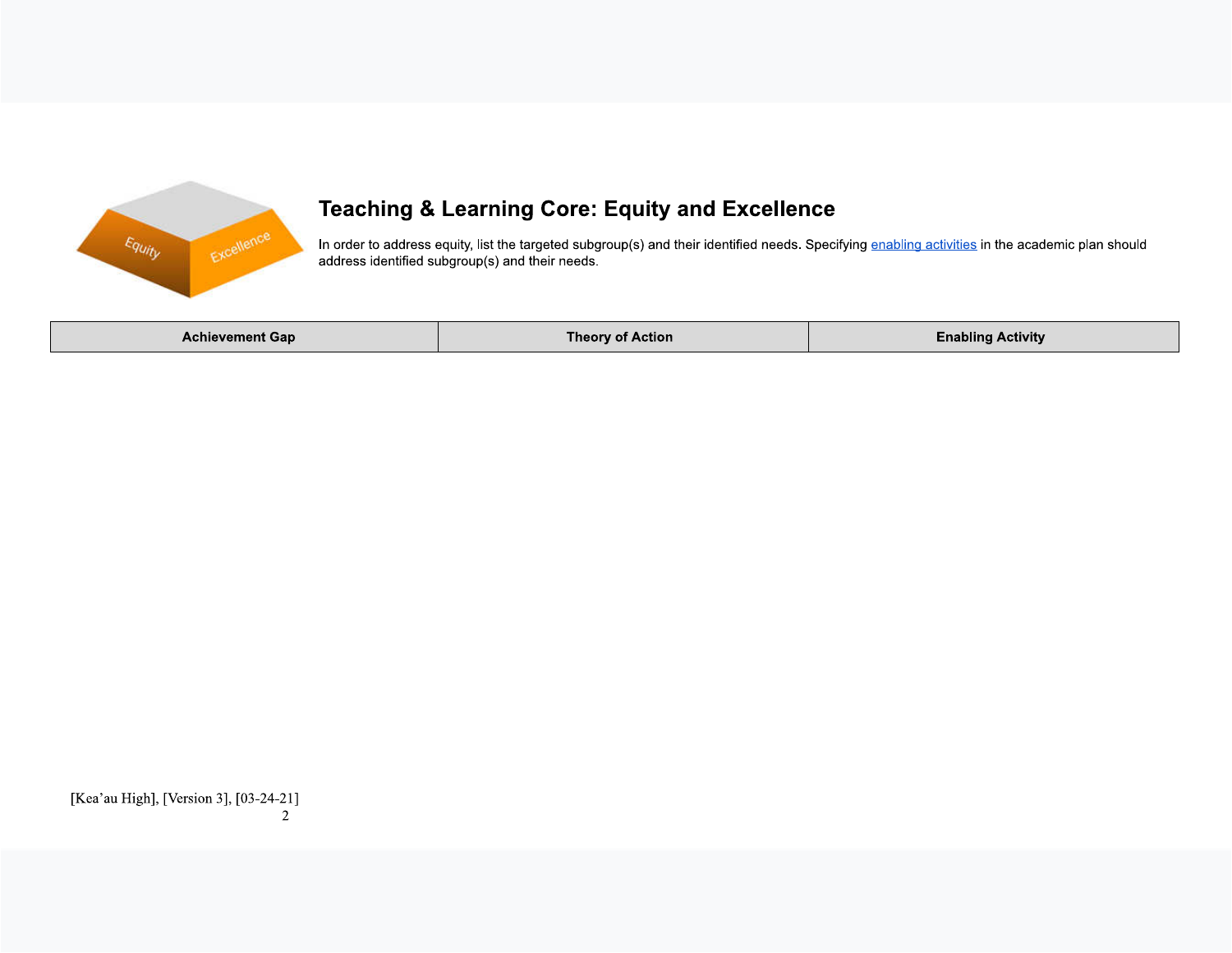Identify and describe an achievement gap including but not limited to Special Education or English Learners or any other sub group. The description must be gathered from a comprehensive needs assessment (CNA), such as Title I CNA, WASC Self Study, International Baccalaureate, and may include additional local measurements.

1. Create opportunities for students to engage in design thinking collaboratives.

2. Hold an annual student-led design thinking modeling exhibition. 3. Engage student councils in identifying ways to integrate Na Hopena A'o into student-led actions.

4. Include student presentations at annual Leadership Symposium to help focus on student impact.

5. Include student input on statewide Social-Emotional-Learning (SEL) framework.

6. Increase student choice in the classroom and school - courses, assignments, projects, space utilization.

7. Engage students in peer feedback processes for student learning.

8. Increase applied learning opportunities in the school and community; encourage creativity and innovation.

9. Fund opportunities for students to tell our great public education story by highlighting their authentic work.

10. Structure opportunities for students to bring community languages and culture into school

- 1. Chronic absentee has consistently gone up in percentage over the past four years with 2018-19 ending at 34%.
- 2. ELA over the past 4 years has wavered between 45-39% on the SBA exam and is stagnate.
- 3. With math SBA we have seen both growth and reduction over the past four years with last year's results being at 26% proficient.
- 4. Science over the past two vears were stagnant from 2017-18 and a double digit gain in 2019 to 27%.
- 5. Algebra 1 was a single class baseline was 18% last year and this year 13% with a full line.
- 6. Our GAP rates are a need as they have ranged between ELA 32% and Math 22% in 2017 to ELA 18%

What is your Theory of Action (if-then) to improve the achievement gap? If Keaau High focuses on making sure teachers are teaching in their qualified areas and we focus attention on the SEL of students which includes tutoring. emphasis on testing, creating PD using data, create clarity with our subject matter and focus on formative data with improve PLC strategies and vertical/horizontal alignment we should see improvements in our academics when we test on SBAC, EOC, WIDA. Achieve and AP exams. We should also see a decrease in the chronic absenteeism as the students will be engaged in the learning. Implementing the initiatives in the CLSD - KKP complex grant will contribute to decreasing the achievement gap by improving literacy across all content areas.

- 1. Making sure the teachers are teaching the contents they are best qualified for with students in mind. (2,3,4,5,6)
- 2. SEL of students (1,6)
- Tutoring for all students (2,3,4,5,6)  $3.$
- 4. All stakeholders buy in with the same voice with non-academic teachers being supportive of the testing subjects (2,3,4,5,6)

5. Re look at how to utilize our PD days. Look at curriculum being utilized $(2,3,4, 5,6)$ 

- 6. Clarity with subject matter needed for our classes.  $(2,3,4,5,6)$
- 7. Need to improve the literacy rate for all students.(2,3,4,5,6)
- 8. Focus on attendance at school (1,2,3,4,5,6)
- 9. Improve the PLC process  $(2,3,4,5,6)$
- 10. Horizontal and vertical alignment for all contents  $(2.3.4.5.6)$ 
	- (Tie in the initiatives.) revisit
- 11. Minimize teachers being pulled out(1.2.3.4, 5.6)
- 12. Prioritize academics over extra curricular (1,2)
- 13. Revisit PPT and EA resources(2.6)
- 14. Implement school-wide strategies to improve student literacy in all content areas.
- 15. Identify students for enrollment in a targeted reading intervention program.
- 16. Family and community engagement will be emphasised

What are your **Enabling Activities** to improve the achievement gap?

- 1. 100% of teaching lines will be done through a designated leadership team process.
- 2. Increase the number of teachers trained in TSS and PD to all faculty. TSS trained teachers will follow KHS PD protocol.
- 3. Ensure equal access to students requesting tutoring programs on campus by communicating program hours and availability.
- 4. 100% of faculty will promote a positive testing culture. Suggested ways to do this are as follows:
	- a. a faculty group will be formed to develop and implement ways to create a positive test culture (positive posters, positive incentives, promote test dates, test prep, test related skills. etc.) and create a school environment that is conducive to testing.
- 5. The Executive Committee will review our comprehensive needs assessment and plan at least 80% of the 21-Hours and opening school year PD as recommended by administration.
- 6. Bring in training and provide time for teachers to look at understanding and creating Power Standards.
- 7. Target those students with "approaching "reading levels to be scheduled into a reading workshop class.
- 8. Attendance Team to collect, and analyze school wide and student data. Counselors to utilize LDS, IC, EWS systems to monitor and implement interventions to decrease chronic absenteeism rate.
- 9. PLC Cadre will establish PD to improve the PLC protocols for more efficient and effective use of PLC time.
- 10. Designate a 21 hour for curriculum alignment PD and one meeting per quarter for continued work.
- 11. Offer alternative options such as stipend days or

[Kea'au High], [Version 3], [03-24-21]  $\mathbf{R}$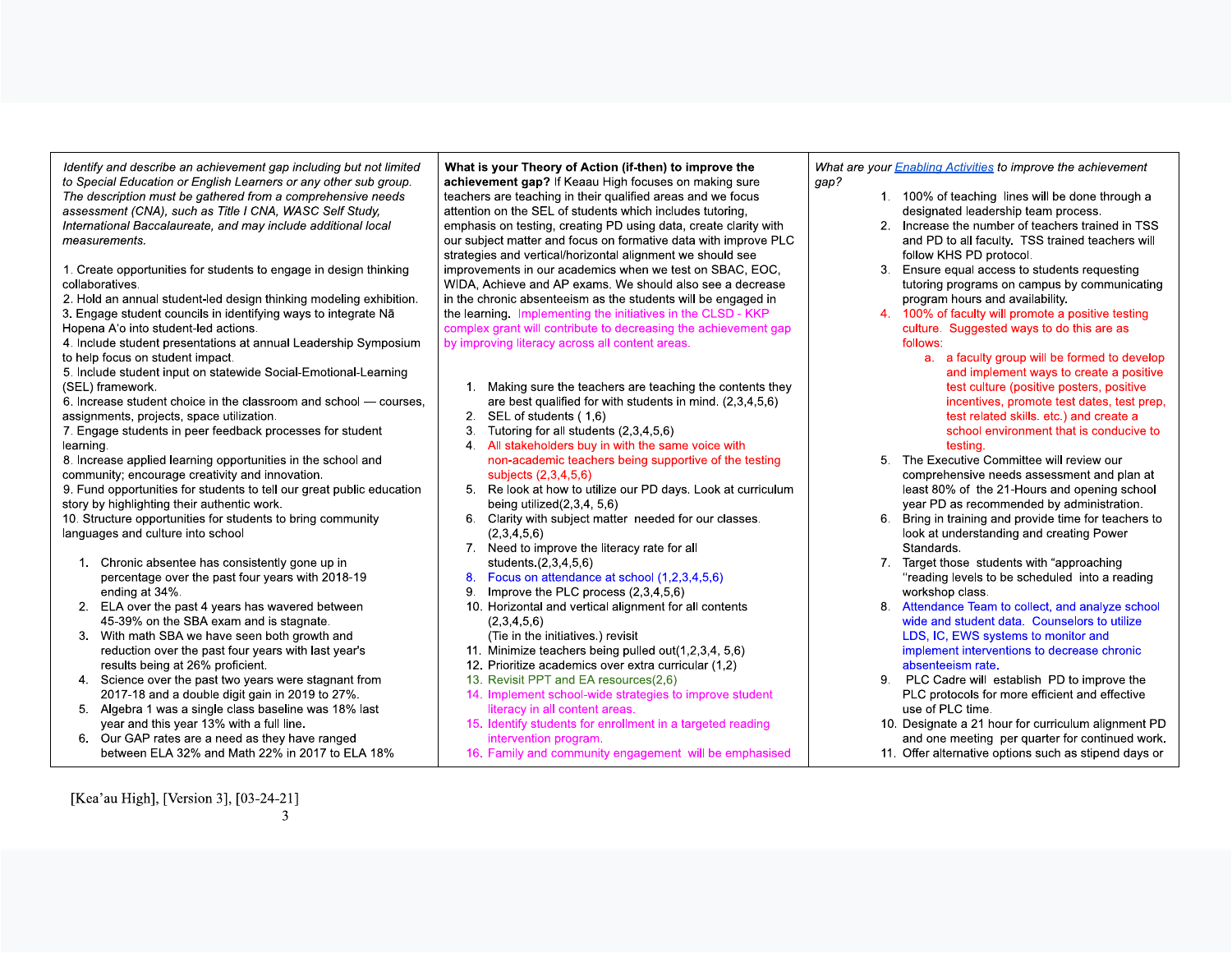| and Math 22% 2018. TSI for EL and SpEd over the<br>past 3 years due to low test results<br>"SW1" | and encouraged to help improve student literacy.<br>17. Literacy instruction will incorporate culturally relevant<br>materials and resources to engage all of our learners<br>from diverse backgrounds. We will utilize the Ha<br>designers convening process. | utilizing other times such as PLC or 21 hours<br>when possible.<br>12. At the beginning of the year, 100% of faculty will<br>review with administration the policy for students<br>to attend extra curricular activities that occur<br>during class time.<br>13. 100% of placement for EA, PPT, PTT will be<br>determined by utilizing students' needs.<br>14. All faculty will be trained in comprehensive<br>literacy instruction focusing on critical content<br>with emphasis on strategies for vocabulary,<br>comprehension, and writing. The "Principles of<br>Explicit Instruction" will be implemented in every<br>classroom and embedded in instruction. Faculty<br>will be supported by the school's coaching team<br>including a literacy coach.<br>15. High need students will be screened for<br>placement in a targeted reading intervention<br>class using the Third Quest curriculum and their<br>progress will be monitored using regular<br>formative assessments.<br>16. Staff will receive training/PD in developing<br>family/community/school partnerships to improve<br>student literacy.<br>17. Literacy instruction will be designed to<br>encourage and engage students from all cultural<br>backgrounds. |
|--------------------------------------------------------------------------------------------------|----------------------------------------------------------------------------------------------------------------------------------------------------------------------------------------------------------------------------------------------------------------|-------------------------------------------------------------------------------------------------------------------------------------------------------------------------------------------------------------------------------------------------------------------------------------------------------------------------------------------------------------------------------------------------------------------------------------------------------------------------------------------------------------------------------------------------------------------------------------------------------------------------------------------------------------------------------------------------------------------------------------------------------------------------------------------------------------------------------------------------------------------------------------------------------------------------------------------------------------------------------------------------------------------------------------------------------------------------------------------------------------------------------------------------------------------------------------------------------------------------------------|
|                                                                                                  |                                                                                                                                                                                                                                                                | "SW6"                                                                                                                                                                                                                                                                                                                                                                                                                                                                                                                                                                                                                                                                                                                                                                                                                                                                                                                                                                                                                                                                                                                                                                                                                               |

## Innovation in Support of the Core: School Design and Student Voice

#### Describe here your complex/school contexts for School Design and Student Voice

We create a pathway school that allows the students choice in their future. Offering 8 classes a year allows the students to experience electives that assist them in being well rounded and choose pathways that explore needs for college and career fields post high school.

[Kea'au High], [Version 3], [03-24-21]  $\overline{4}$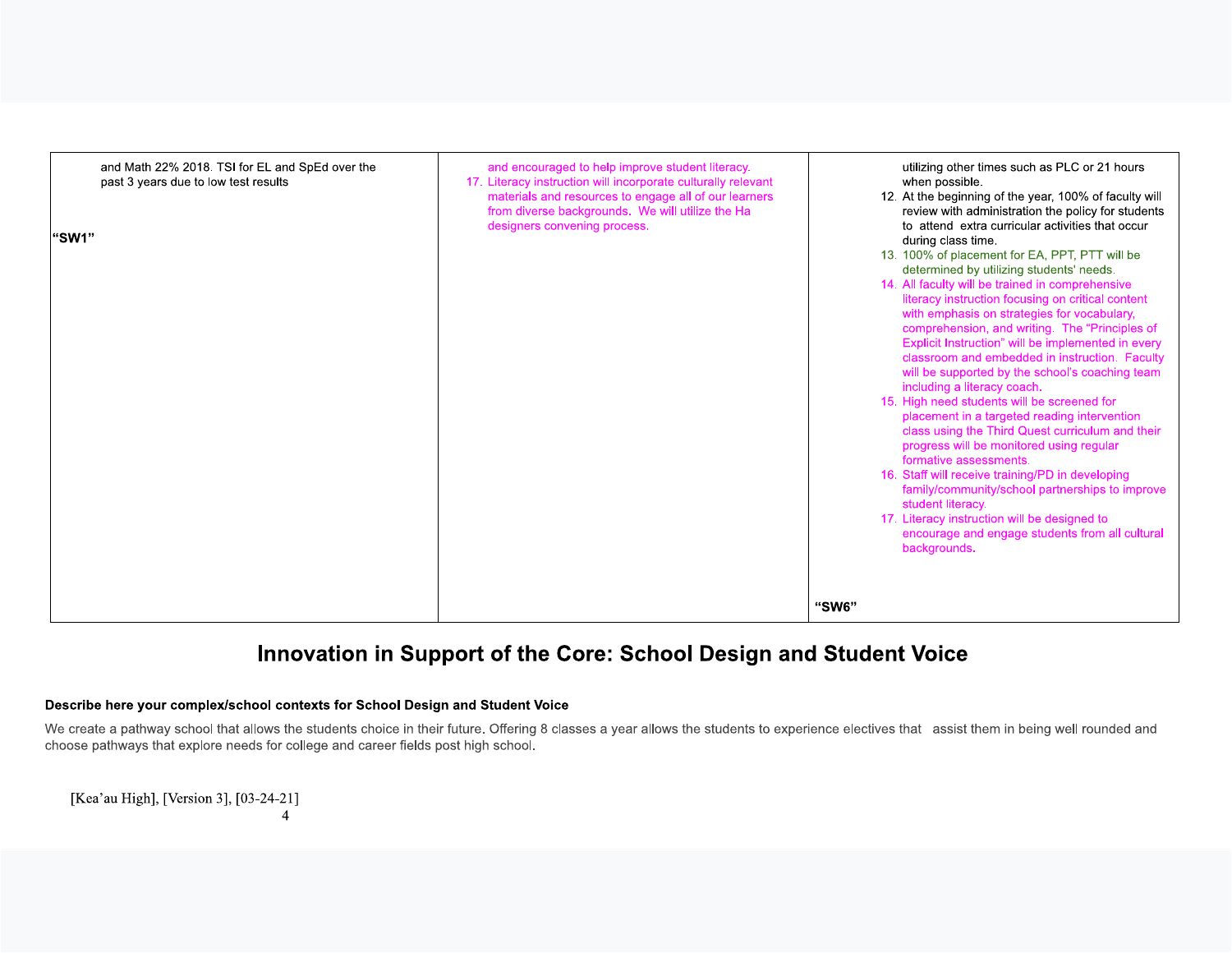#### Describe here your current and continuing initiatives that will further advance your 2020-21 School Design and Student Voice.

Our faculty are in the midst of Professional Development on Hattie with power standards to focus on what our PLC format will focus on with data collection. Along with this we have PD on TSS to assist in what we need to do in the classroom for our community needs.

#### Describe here your Conditions for Success for School Design and Student Voice

The leadership sends small groups to National Conferences to learn more and keep up to date on PLC practices and TSS strategies. These selected members join a committee of teachers that plan out our 21 hours so they can educate the full faculty on best practices for both areas. This will strengthen our School Design and allow us to open up to Student Voice.

| SY 2020-21 Measurable Outcomes                                                                                                                                                                                                                                                                                                                                                                                                                                                                                                                                                                                                                                                            | SY 2021-22 Measurable Outcomes                                                                                                                                                                                                                                                                                                                                                                                                                                                                                                                                                   | SY 2022-23 Measurable Outcomes                                                                                                                   |
|-------------------------------------------------------------------------------------------------------------------------------------------------------------------------------------------------------------------------------------------------------------------------------------------------------------------------------------------------------------------------------------------------------------------------------------------------------------------------------------------------------------------------------------------------------------------------------------------------------------------------------------------------------------------------------------------|----------------------------------------------------------------------------------------------------------------------------------------------------------------------------------------------------------------------------------------------------------------------------------------------------------------------------------------------------------------------------------------------------------------------------------------------------------------------------------------------------------------------------------------------------------------------------------|--------------------------------------------------------------------------------------------------------------------------------------------------|
| What are your Measurable Outcomes around School Design and<br>Student Voice? What are you designing?                                                                                                                                                                                                                                                                                                                                                                                                                                                                                                                                                                                      | What are your Measurable Outcomes around School Design and<br>Student Voice? What are you designing?                                                                                                                                                                                                                                                                                                                                                                                                                                                                             | What are your Measurable Outcomes around School Design and<br>Student Voice? What are you designing?                                             |
| https://www.hawaiipublicschools.org/DOE%20Forms/Advancing%2<br>0Education/10step.pdf for school design                                                                                                                                                                                                                                                                                                                                                                                                                                                                                                                                                                                    | 1 Kea'au High School follows the<br>empowerment and accountability structure<br>of Hierarchy as follows: Administration                                                                                                                                                                                                                                                                                                                                                                                                                                                          | Continue to follow the empowerment and accountability<br>structure of the Leadership Team.<br>Look at the data from 2021-22 and see what changes |
| Define school empowerment & accountability structure;<br>embed into leadership training.                                                                                                                                                                                                                                                                                                                                                                                                                                                                                                                                                                                                  | works with the Executive/Leadership team.<br>This team is a representation of all the<br>Department Heads as well as Specialized                                                                                                                                                                                                                                                                                                                                                                                                                                                 | need to be made with 1-10 if changes are necessary.                                                                                              |
| <b>School Design</b><br>Kea'au High School follows the empowerment and<br>accountability structure of Hierarchy as follows:<br>Administration works with the Executive/Leadership<br>team. This team is a representation of all the<br>Department Heads as well as Specialized personnel<br>such as; Registrar, SAC and SSC. This group is<br>accountable for the AcFin and CNA process. Once<br>they put together both plans they share this with the<br>faculty and SCC for their input. This is then shared<br>out in two meetings per year with the community for<br>input. "SW2"<br>2. At Kea'au High School we offer a wide variety of<br>College/Career readiness tools including: | personnel such as; Registrar, SAC and<br>SSC. This group is accountable for the<br>AcFin and CNA process. Once they put<br>together both plans they share this with the<br>faculty and SCC for their input. This is then<br>shared out in two meetings per year with the<br>community for input. "SW2"<br>2. At Kea'au High School we offer a wide<br>variety of College/Career readiness tools<br>including:<br>a. CTE: CTSO, Construction<br>Academy(HCC partnership), STEM<br>b. English Language Arts:<br>Achieve3000, iReady universal<br>screener, Reading Lab, AP English |                                                                                                                                                  |
| a. CTE: CTSO, Construction Academy(HCC<br>partnership), STEM                                                                                                                                                                                                                                                                                                                                                                                                                                                                                                                                                                                                                              | (Comp & Lit.).<br>c. Math: ALEKS, AP Calculus.                                                                                                                                                                                                                                                                                                                                                                                                                                                                                                                                   |                                                                                                                                                  |

[Kea'au High], [Version 3], [03-24-21]  $5<sup>5</sup>$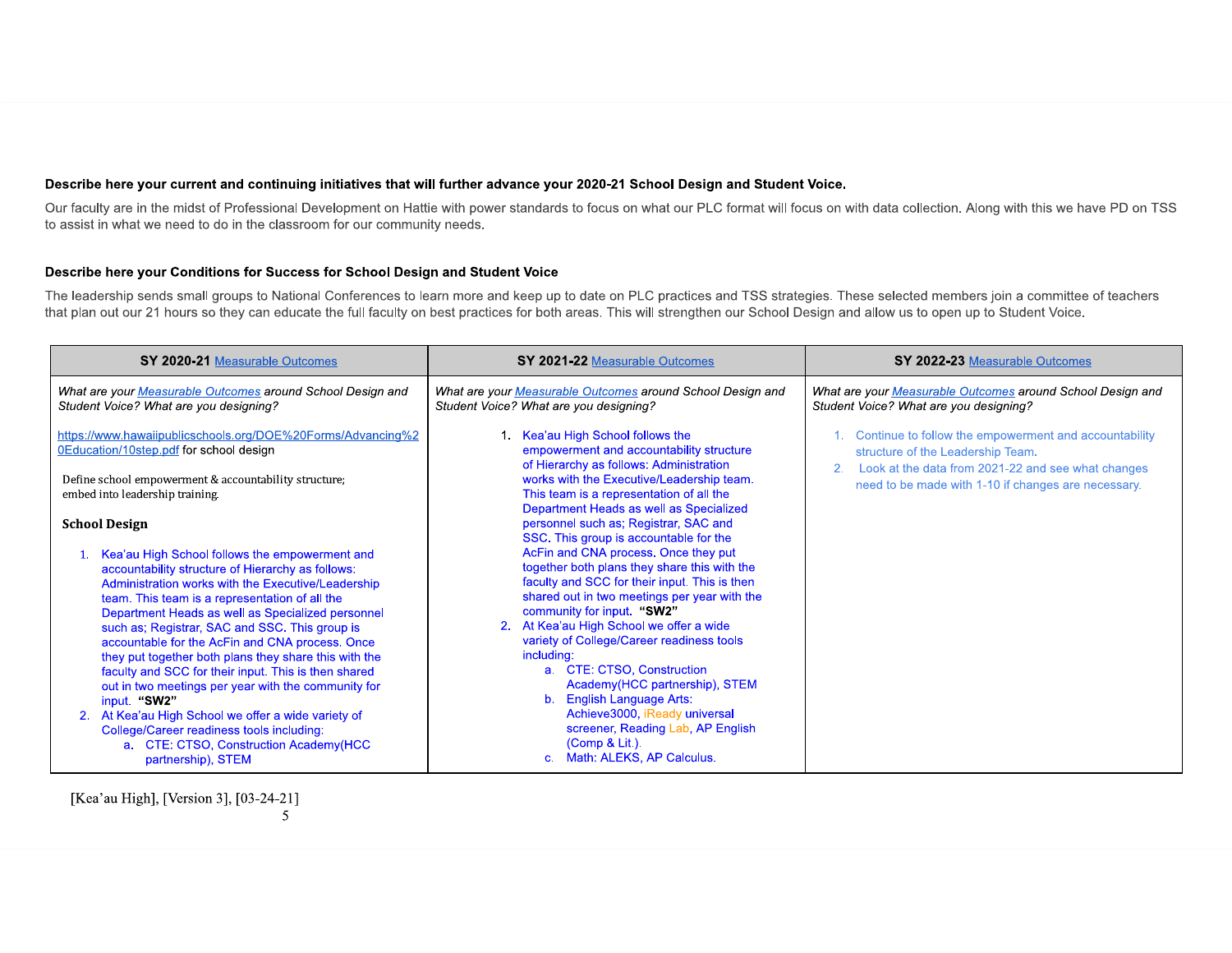| 5.<br>8.<br>9. | English Language Arts: Achieve3000, STAR<br>$\mathbf{b}$ .<br>universal screener, Reading Lab, AP English<br>(Comp & Lit.).<br>Math: ALEKS, AP Calculus.<br>c.<br>Science STEM, AP Biology, Biology<br>$\mathbf{d}$ .<br>Workshop, Science Fair.<br><b>College Readiness: AVID, Honors Courses,</b><br>$e_{1}$<br>Early College, Running Start, P20<br>partnership, Naviance, HETS partnership<br>f. Technology - GenYes, Robotics, Computer<br>Science, Cyber Patriots, STEM<br>World Language: Multi-year programs<br>q.<br>(Chinese, ASL, Hawaiian, Spanish), Seal of<br><b>Biliteracy</b><br>3. Alternative Learning Programs and Supports-<br>Ulupono, Intensive Learning Center, Fully Self<br><b>Contained- Medically Fragile, Alternative Learning</b><br>Center, Community Based Instruction.<br>4. TSS Trauma Sensitive Schools Practices and<br>Implementation - social emotional aspect of<br>supporting student needs to enhance emotional well<br>being as well as academic readiness.<br>Grade Level Cohorts- 9th, 10th, 11th, 12th.<br>Health and Well Being - Blue Zones. Wellness<br>Student driven clubs<br><b>College/Career Transition Coordinator</b><br>1-to-1 digital devices for all students<br><b>Student Voice</b> | d. Science STEM, AP Biology, Biology<br>Workshop, Science Fair.<br>e. College Readiness: AVID, Honors<br>Courses, Early College, Running<br>Start, P20 partnership, Naviance,<br><b>HETS</b> partnership<br>Technology - GenYes, Robotics,<br><b>Computer Science, Cyber Patriots,</b><br><b>STEM</b><br>g. World Language: Multi-year<br>programs (Chinese, ASL, Hawaiian,<br>Spanish), Seal of Biliteracy<br><b>Alternative Learning Programs and</b><br>3.<br>Supports- Ulupono, Intensive Learning<br>Center, Fully Self Contained- Medically<br>Fragile, Alternative Learning Center,<br><b>Community Based Instruction.</b><br>4. TSS Trauma Sensitive Schools Practices<br>and Implementation - social emotional<br>aspect of supporting students needs to<br>enhance emotional well being as well as<br>academic readiness.<br>5. Grade Level Cohorts- 9th, 10th, 11th, 12th.<br>Health and Well Being - Blue<br>6.<br>Zones. Wellness<br>Student driven clubs<br>7.<br><b>College/Career Transition Coordinator</b><br>8.<br>1-to-1 digital devices for all students<br>9. |  |
|----------------|------------------------------------------------------------------------------------------------------------------------------------------------------------------------------------------------------------------------------------------------------------------------------------------------------------------------------------------------------------------------------------------------------------------------------------------------------------------------------------------------------------------------------------------------------------------------------------------------------------------------------------------------------------------------------------------------------------------------------------------------------------------------------------------------------------------------------------------------------------------------------------------------------------------------------------------------------------------------------------------------------------------------------------------------------------------------------------------------------------------------------------------------------------------------------------------------------------------------------------------------|-------------------------------------------------------------------------------------------------------------------------------------------------------------------------------------------------------------------------------------------------------------------------------------------------------------------------------------------------------------------------------------------------------------------------------------------------------------------------------------------------------------------------------------------------------------------------------------------------------------------------------------------------------------------------------------------------------------------------------------------------------------------------------------------------------------------------------------------------------------------------------------------------------------------------------------------------------------------------------------------------------------------------------------------------------------------------------------|--|
|                | 1. Our structure follows the school design process to allow<br>for equitable voice and input among all role groups<br>2. Keaau High School is designed to empower<br>students as a whole. Our school is built for students<br>to explore and create the path of their future. We<br>offer a full variety of courses that support our<br>students' choices to go to college or pursue a career.                                                                                                                                                                                                                                                                                                                                                                                                                                                                                                                                                                                                                                                                                                                                                                                                                                                 | 1. Our structure follows the school design process to<br>allow for equitable voice and input among all role<br>groups<br>2. Keaau High School is designed to empower<br>students as a whole. Our school is built for<br>students to explore and create the path of<br>their future. We offer a full variety of courses                                                                                                                                                                                                                                                                                                                                                                                                                                                                                                                                                                                                                                                                                                                                                              |  |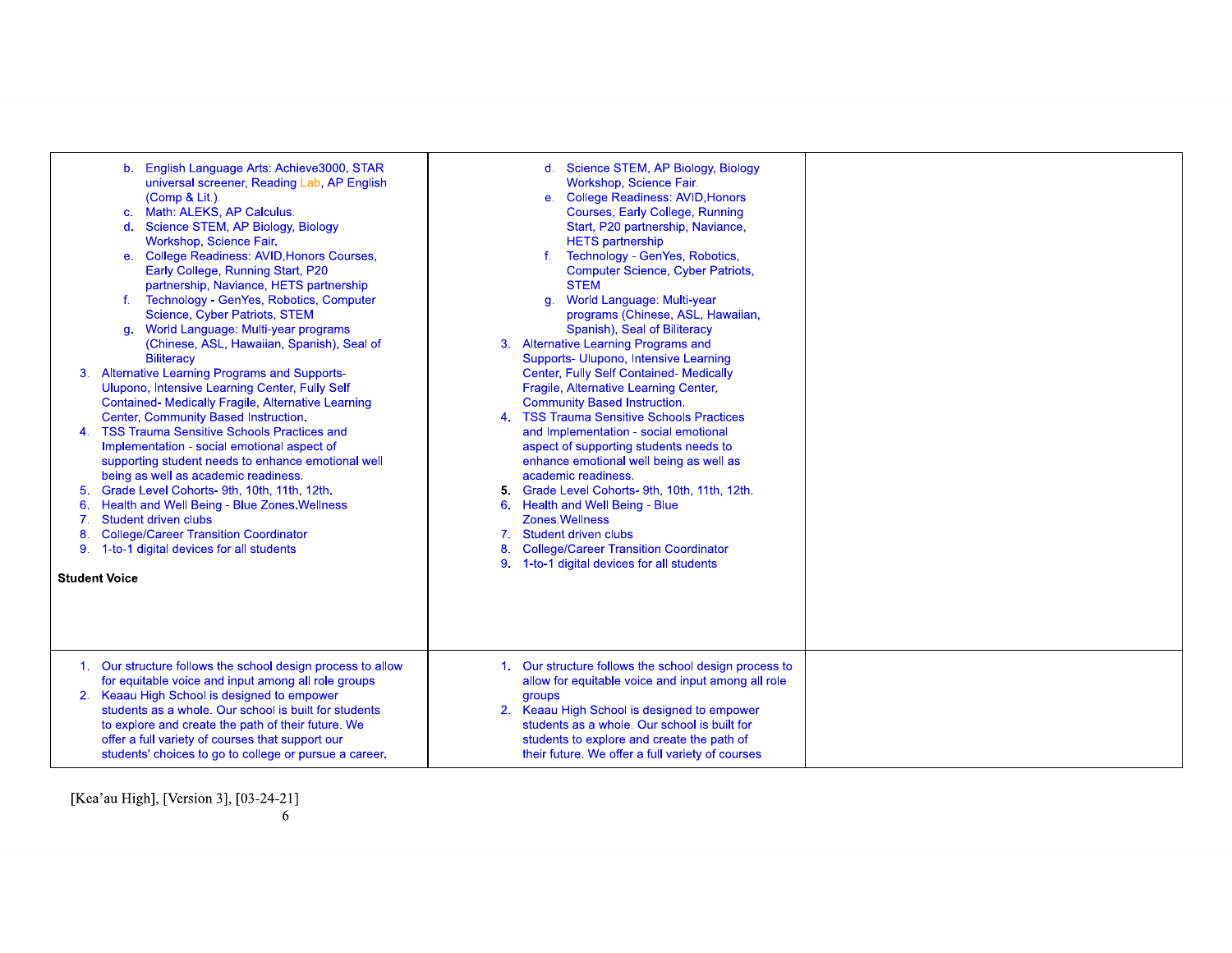We are privileged to have a school with state of the art CTE equipment and classrooms. We offer 5 of 6 CTE pathways as well as AP and College classes.

- 3. We implement alternative learning options to support the diverse needs of our population.
- Due to the nature of our community's socioeconomic  $\blacktriangle$ demographic (high poverty, high unemployment, high teen suicide, high prevalence of domestic violence), our school must have training and strategies to address the social/emotional needs of our students.
- We created grade level cohorts to better identify individual student needs in the areas of academics, attendance, and behavior with targeted team members. It also allows collaboration between teachers with the same students.
- 6. Our school strives to educate the whole-child in all aspects of health and wellbeing, creating a well-rounded individual.
- 7. Clubs allow students the opportunity to advocate for their interests and needs within the student body. Clubs encourage students to participate in activities that further their interests, facilitate community service, and leadership skills.
- Our counseling program assists students with 8. emotional and academic needs. It provides students an opportunity to explore college and career interests. Examples: career fairs, college and career presentations, financial readiness fairs, sending students to HA workshops, SEEDS program. "SW7"
- Online platforms that provide instruction and  $9<sub>1</sub>$ assessment will provide students opportunities to work at their own pace through modified, self-paced instruction.
- 10. Our 5-year technology plan is put in place to make sure each year we rotate and replace the computers and carts for both teachers and students to make sure we have enough updated equipment and devices without having to replace all at once. We also have a centralized copy center to expedite the process for the needs of the students classrooms. Our technology also includes monitoring equipment, both on individual student computers and campuswide systems.

that support our students' choices to go to college or pursue a career. We are privileged to have a school with state of the art CTE equipment and classrooms. We offer 5 of 6 CTE pathways as well as AP and College classes. This year we will incorporate the NASOP Academy Schools for 9th and Pathways for 10-12. 3. We implement alternative learning options to support the diverse needs of our population. 4. Due to the nature of our community's socioeconomic demographic (high poverty, high unemployment, high teen suicide, high prevalence of domestic violence), our school must have training and strategies to address the social/emotional needs of our students. We created grade level cohorts to better identify  $5.$ individual student needs in the areas of academics, attendance, and behavior with targeted team members. It also allows collaboration between teachers with the same students. 6. Our school strives to educate the whole-child in all aspects of health and wellbeing, creating a well-rounded individual 7. Clubs allow students the opportunity to advocate for their interests and needs within the student body. Clubs encourage students to participate in activities that further their interests, facilitate community service, and leadership skills. Our counseling program assists students  $8.$ with emotional and academic needs. It provides students an opportunity to explore college and career interests. Examples: career fairs, college and career presentations, financial readiness fairs, sending students to HA workshops, SEEDS program.

 $9<sub>1</sub>$ Online platforms that provide instruction and assessment will provide students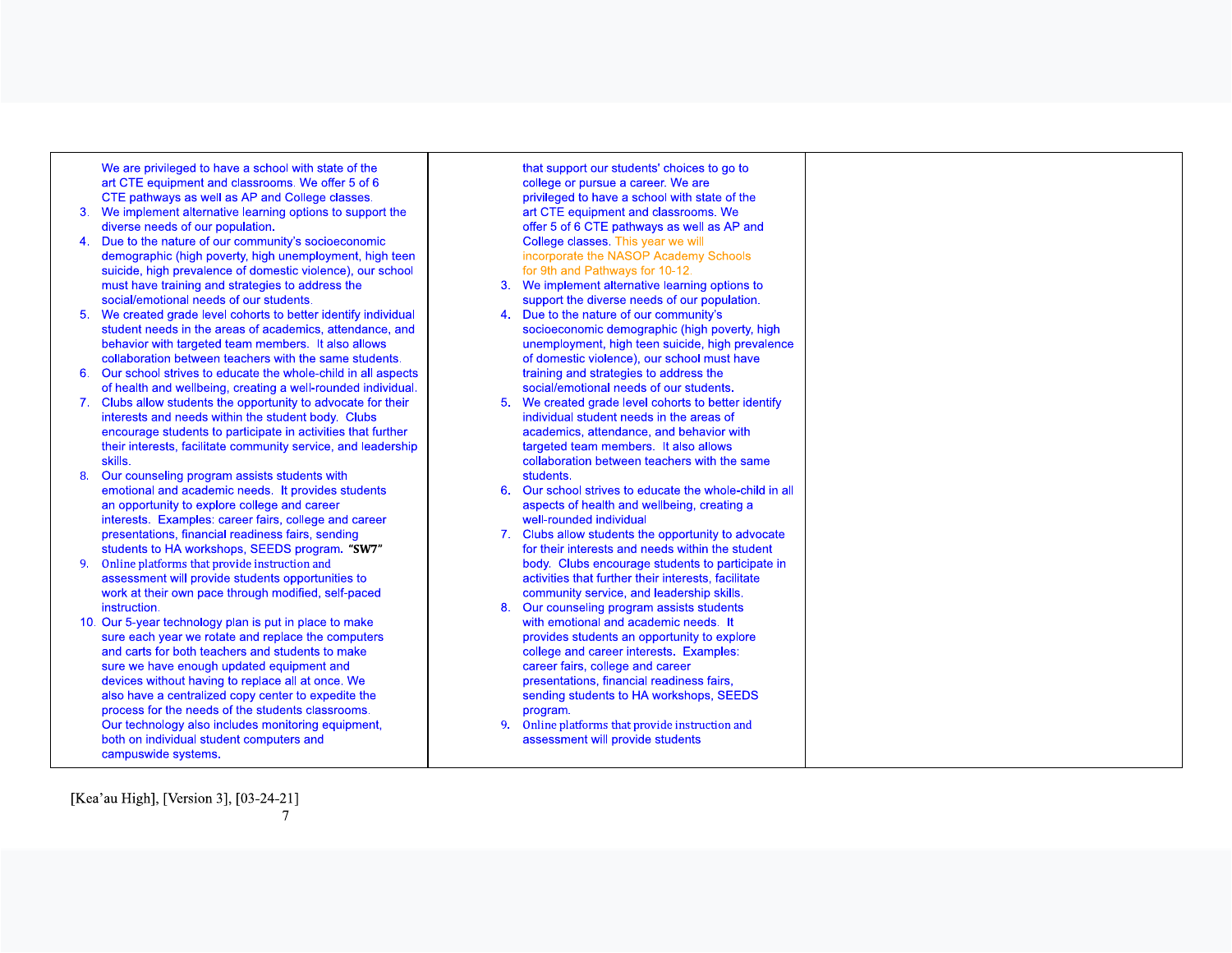|                                                                                                                                                                                                                                                                                                                                                                                                                                                                                                                                                                                                                                                                                                                                                                                                                                                                                                                                                                                                                                                                                                                                | opportunities to work at their own pace<br>through modified, self-paced instruction.<br>10. Our ongoing technology plan is put in place<br>to make sure each year we rotate and<br>replace the computers and carts for both<br>teachers and students to make sure we<br>have enough updated equipment and<br>devices without having to replace all at<br>once. We also have a centralized copy<br>center to expedite the process for the needs<br>of the students classrooms. Our technology<br>also includes monitoring equipment, both on<br>individual student computers and<br>campuswide systems. |  |
|--------------------------------------------------------------------------------------------------------------------------------------------------------------------------------------------------------------------------------------------------------------------------------------------------------------------------------------------------------------------------------------------------------------------------------------------------------------------------------------------------------------------------------------------------------------------------------------------------------------------------------------------------------------------------------------------------------------------------------------------------------------------------------------------------------------------------------------------------------------------------------------------------------------------------------------------------------------------------------------------------------------------------------------------------------------------------------------------------------------------------------|--------------------------------------------------------------------------------------------------------------------------------------------------------------------------------------------------------------------------------------------------------------------------------------------------------------------------------------------------------------------------------------------------------------------------------------------------------------------------------------------------------------------------------------------------------------------------------------------------------|--|
| How will you know that they are causing an improvement?<br>$\mathbf{1}$ .<br>a. Faculty satisfaction will remain high or increase on<br>the SQS.<br>b. SCC assurances are in place and Community<br>suggestions are listed in the SCC notes.<br>Indicators for item:<br>2.<br>a. Maintain or increase the number of CTE<br>completers.<br>b. Maintain or increase the variety of courses offered<br>to the students.<br>Maintain or increase the enrollment of AP courses<br>C.<br>Overall increase in SBAC, Biology EOC, and AP<br>$\mathsf{d}$ .<br>scores.<br>e. Increase in college enrollment post graduation.<br>Increased participation, attendance, and improved grades<br>3.<br>for our high risk populations.<br>Reduced numbers of students across grade levels who<br>4.<br>cannot identify a Significant Adult on campus. Increased<br>numbers of teachers who are trained in TSS practices.<br>Joining the complex area in efforts to promote<br>understanding and awareness of TSS practices.<br>Cohorts meet Bi monthly to focus on improving<br>5.<br>attendance, grades, and behavior to ensure students are |                                                                                                                                                                                                                                                                                                                                                                                                                                                                                                                                                                                                        |  |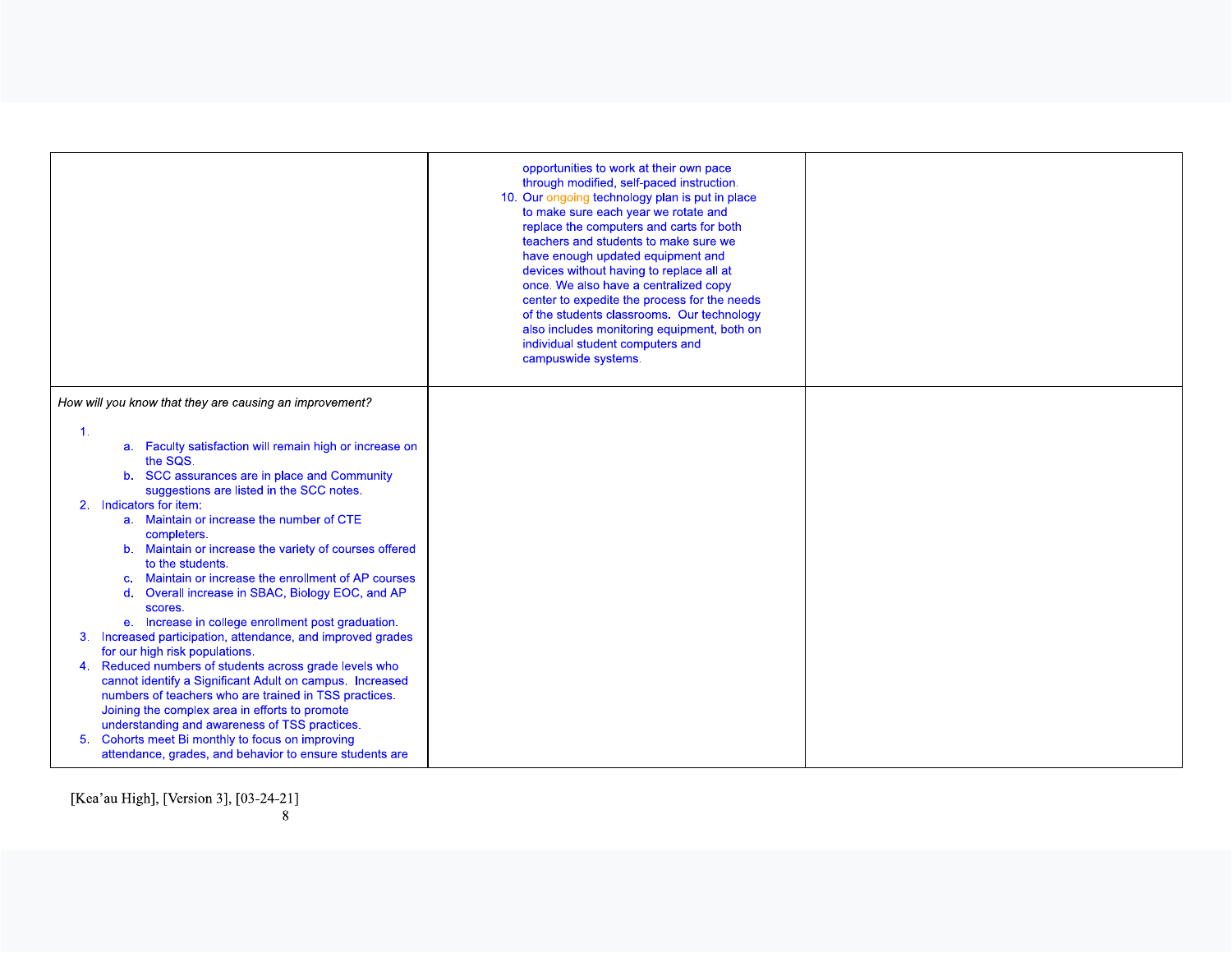



## Innovation in Support of the Core: School Design and Student Voice

FOCUS ON SY 2020-21: Crosswalk enabling activities, measurable outcomes, and budget outlay and monitoring.

| <b>Baseline Measurements</b>                                                                                                                                      | <b>Formative Measures</b>     | <b>Summative Goals</b>       |
|-------------------------------------------------------------------------------------------------------------------------------------------------------------------|-------------------------------|------------------------------|
| ELA 39% Math 27% Science 29%<br>SBAC, 9th promoted 93%, GAP ELA 10% Math 15%,<br>Grad rate 92%, ELA on track 11%, Chronic Abs 33%,<br>CTE 68%, Post secondary 43% | Alex/SBAC, Achieve, STAR/NGSS | ELA 42% Math 30% Science 32% |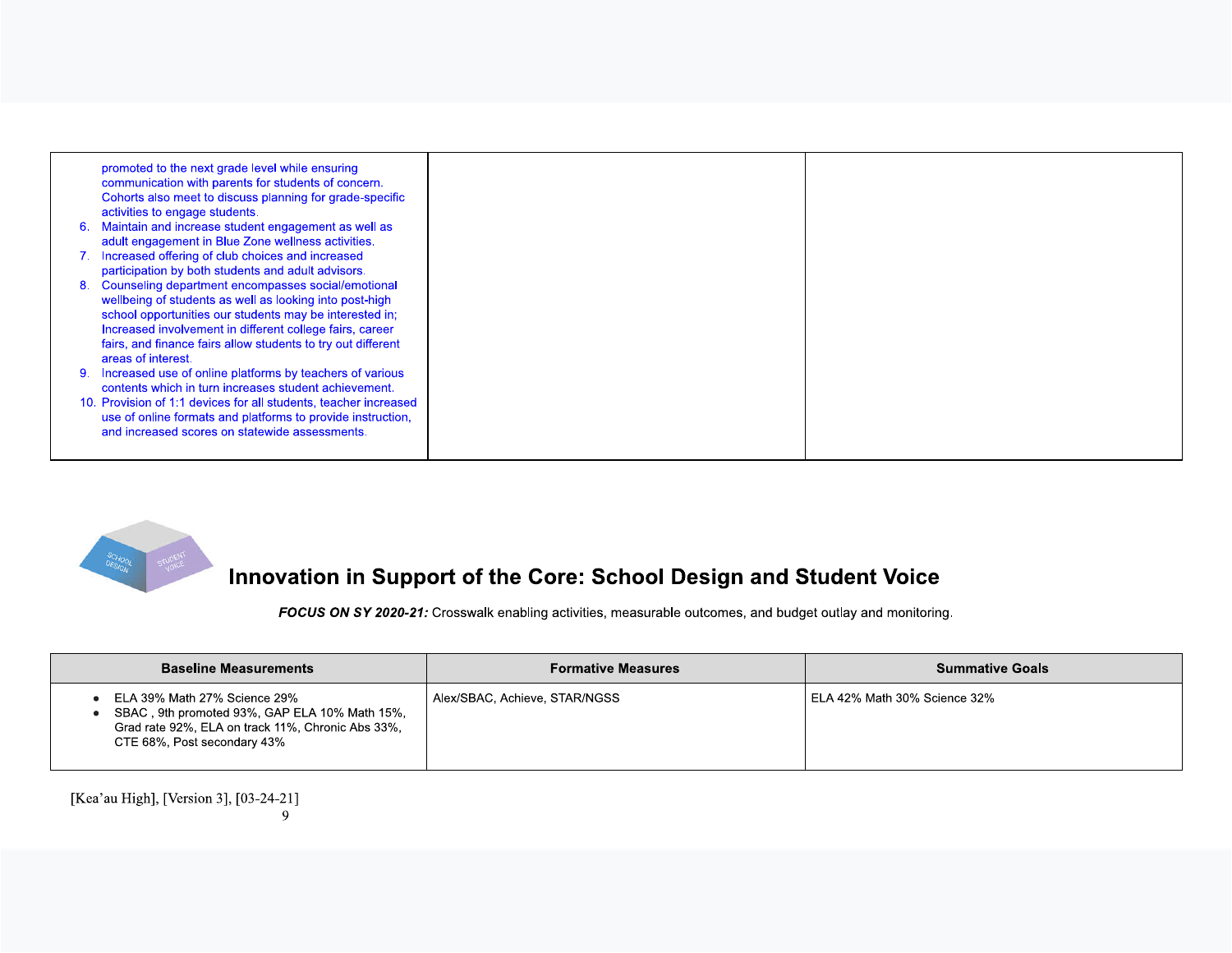| <b>Student Outcomes (SY 2020-21) (SY 2021-22)</b>             |                                                                                                                                                                                                                                                                                                                                                                                                                                                                                                                                                                                                                                                   |                                              |                                                |                                                                                                                                                                |                                                                                                                                               |                                                                |  |
|---------------------------------------------------------------|---------------------------------------------------------------------------------------------------------------------------------------------------------------------------------------------------------------------------------------------------------------------------------------------------------------------------------------------------------------------------------------------------------------------------------------------------------------------------------------------------------------------------------------------------------------------------------------------------------------------------------------------------|----------------------------------------------|------------------------------------------------|----------------------------------------------------------------------------------------------------------------------------------------------------------------|-----------------------------------------------------------------------------------------------------------------------------------------------|----------------------------------------------------------------|--|
| <b>Measurable Outcome(s)</b>                                  | <b>Enabling Activity</b><br>SW <sub>6</sub>                                                                                                                                                                                                                                                                                                                                                                                                                                                                                                                                                                                                       | <b>Duration</b><br>Fall, Spring,<br>Yearlong | Source of<br><b>Funds</b><br>Program ID<br>SW5 | <b>School Monitoring</b><br><b>Activity</b><br>SW <sub>3</sub>                                                                                                 | Frequency<br>Quarter, Semester,<br>Annual                                                                                                     | <b>Complex Monitoring Activity</b><br>(to be completed by CAS) |  |
| Chronic absenteeism<br>decrease by 3.5% as<br>measured by LDS | We will use the following<br>methods to try to decrease<br>Chronic absenteeism.<br>-Quarterly Challenges within<br>classes<br>-Attendance Team created to<br>monitor and implement school<br>wide interventions and goals<br>-Counseling PLC to monitor<br>individual attendance<br>-Cohorts to promote positive<br>attendance rates for individual<br>students<br><b>Clubs and Organizations (Such</b><br>as)<br>-Blue Zones Wellness<br>Initiatives "SW7"<br>-Students Helping Students<br>(suicide prevention)<br>-Significant Adult<br>Trauma Sensitive Schools<br>-Ulupono<br>Home visits from School Social<br><b>Worker and Counselors</b> | Yearlong                                     | <b>WSF</b><br>Drivers Ed<br>Title 1            | Daily Attendance Rate<br><b>LDS</b><br><b>EWS</b><br>Incentives<br>Core Notes<br>Parent Teacher Conference<br>(9th Grade)<br>Phone Calls Home<br><b>IC/LDS</b> | Quarterly<br>Monthly<br>Weeky<br>weekly pulls<br><b>Students</b><br>progress<br>reports<br>Monthly<br>Monthly<br>Monthly<br>Annual<br>Monthly |                                                                |  |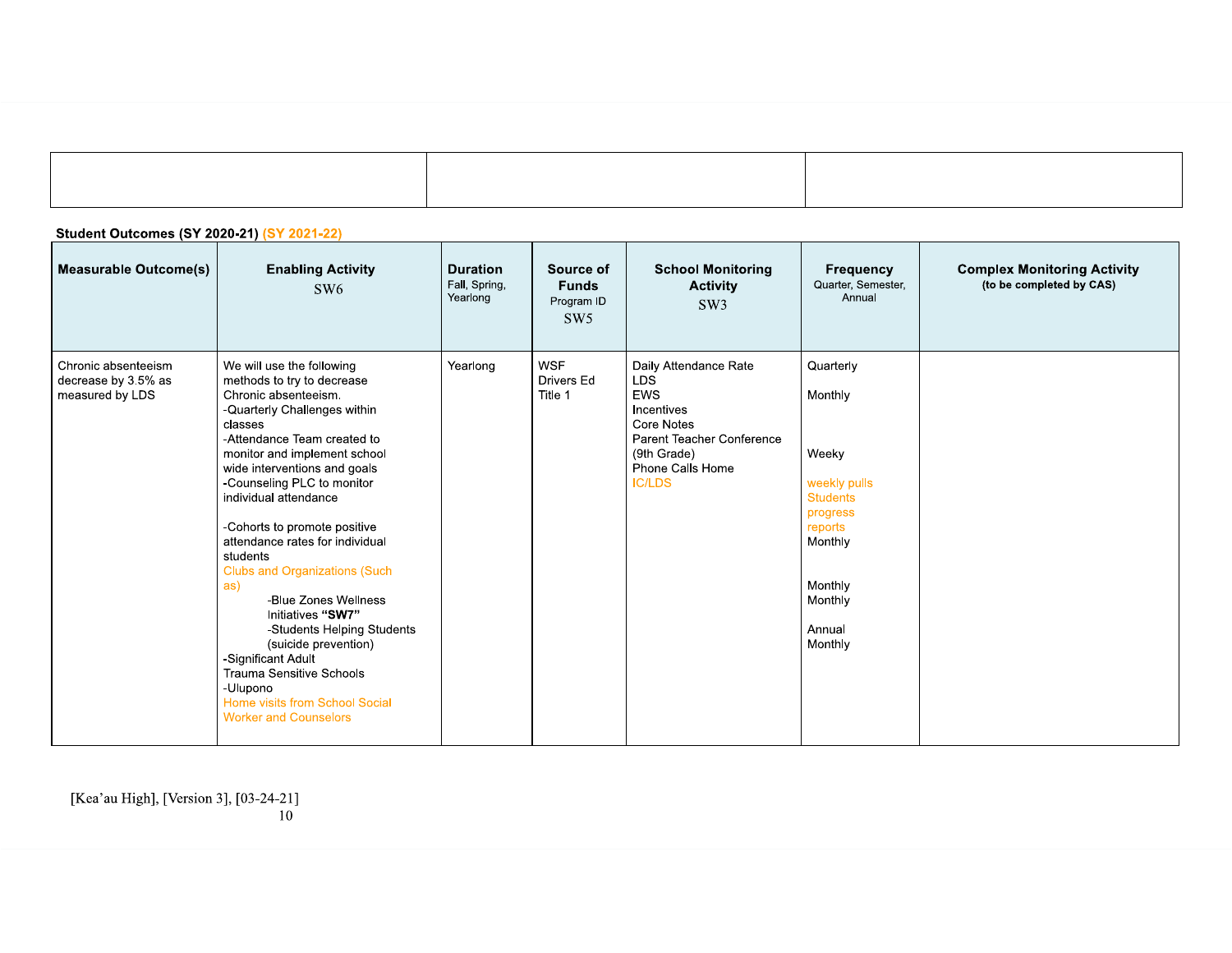| 100% of students needing<br>tutoring can access.                                                                                                                                                           | By offering the following we will make<br>sure all students can access tutoring;<br>Ensure availability of tutoring<br>programs are communicated to all<br>students.<br><b>Study Hall</b><br><b>Teacher Office Hours</b><br>After school tutoring<br><b>UH virtual Tutoring</b>                                                                                                                           | Yearlong             | <b>WSF</b><br>Title 1               | Sign in sheets                                                                                                                                               | Quarterly        |  |
|------------------------------------------------------------------------------------------------------------------------------------------------------------------------------------------------------------|-----------------------------------------------------------------------------------------------------------------------------------------------------------------------------------------------------------------------------------------------------------------------------------------------------------------------------------------------------------------------------------------------------------|----------------------|-------------------------------------|--------------------------------------------------------------------------------------------------------------------------------------------------------------|------------------|--|
| Increase lexile level of<br>identified students by one<br>level by the end of the<br>school year.                                                                                                          | Utilizing the following we will make<br>sure all students are identified:<br>Target 9th & 10th grade students with<br>"approaching "reading levels to be<br>scheduled into a reading workshop<br>class.<br>Reading intervention program "Third<br>Quest" will be implemented for 9th<br>and 10th in the 2021-2022 graders<br>identified through screening data.<br>Achieve 3000<br><b>WICOR</b><br>iReady | Yearlong             | <b>WSF</b><br>Title 1               | 8th Gr.STAR Renaissance<br>test scores<br>Achieve3000 pre level set<br>Achieve3000 post level set                                                            | Semester         |  |
| As shown by classroom<br>data, 100% of students<br>have needed supports for<br>increased academic growth<br>100% of students who are<br>identified as needing RTI<br>support are receiving RTI<br>support. | To make sure RTI 1 is in place for<br>students needs we will do the<br>following:<br>Placement for EA, PPT, PTT will be<br>determined by utilizing students'<br>needs.<br>Student supplies needed for<br>educational learning provided by<br>WSF/TItle 1 funding (Approval by<br><b>Executive Committee)</b><br>Alternative Learning programs and                                                         | Yearlong<br>Yearlong | <b>WSF</b><br>Title1<br>WSF/Title 1 | IEP, Report Card Marks Data,<br><b>ELL Monitoring</b><br><b>WIDA Testing</b><br>IEP, Report Card Marks Data,<br><b>ELL Monitoring</b><br><b>WIDA Testing</b> | Annual<br>Annual |  |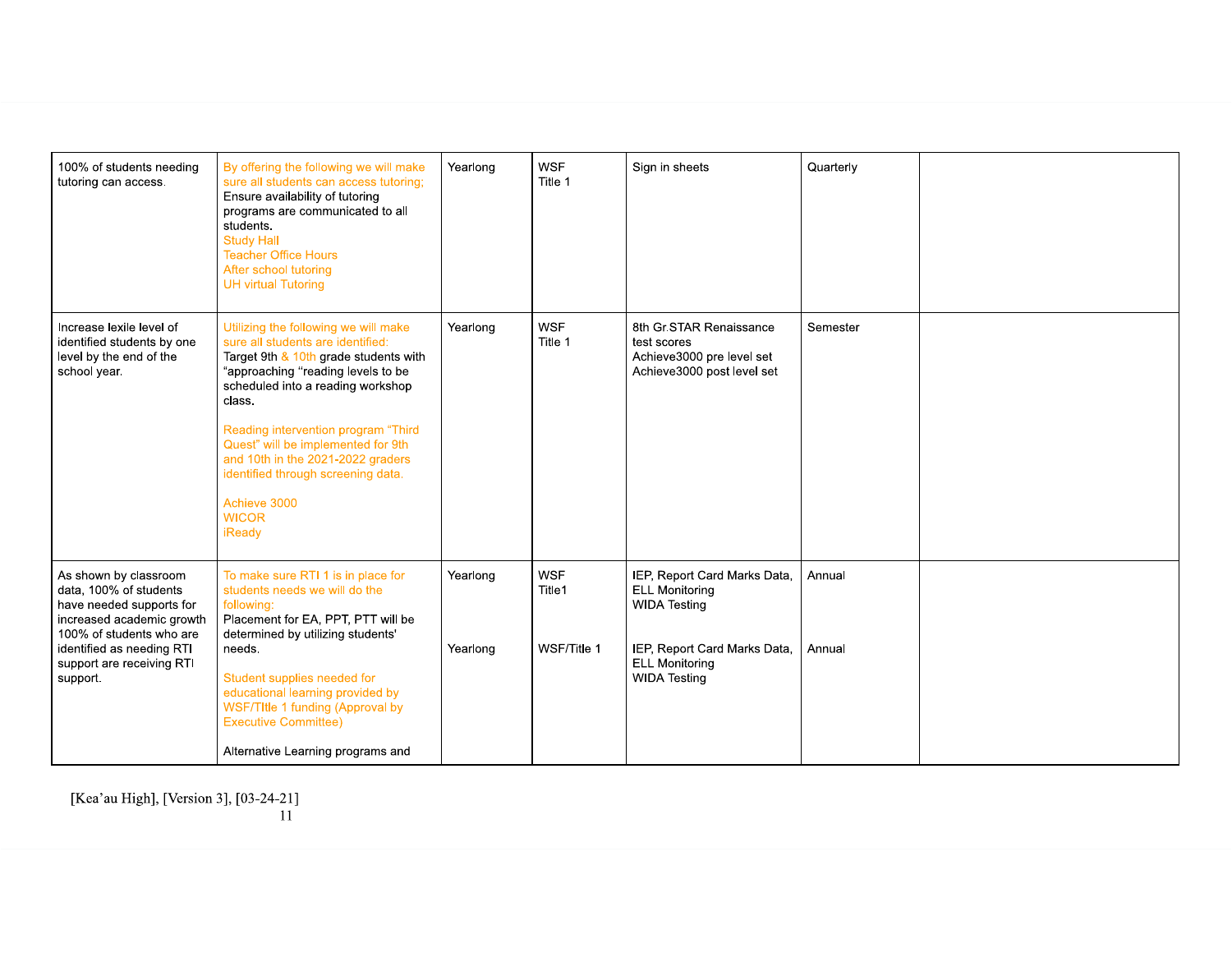|                                                                                                                          | supports - Ulupono, Intensive<br>Learning Center, Fully Self Contained<br>- medically fragile, Alternative<br>Learning Center, Community Based<br>Instruction, Reading/Writing<br>Workshop, & ELL program. EL<br>summer program to improve on the<br><b>WIDA</b> scores. Providing programs<br>such as i-Ready (universal screener),<br>Achieve3000, and ALEKS. HUB,<br>Keystone, MOW<br>1-to-1 Computers<br>Mifi's for families<br>Google Classroom/Google Meets with<br>students |          |                    |                                                                                                                                                                                                                                                                            |           |  |
|--------------------------------------------------------------------------------------------------------------------------|------------------------------------------------------------------------------------------------------------------------------------------------------------------------------------------------------------------------------------------------------------------------------------------------------------------------------------------------------------------------------------------------------------------------------------------------------------------------------------|----------|--------------------|----------------------------------------------------------------------------------------------------------------------------------------------------------------------------------------------------------------------------------------------------------------------------|-----------|--|
| Create TSS lessons in<br>100% of classrooms that<br>teachers have been taught<br>to incorporate through our<br>TSS cadre | Training will be conducted by those<br>that have been trained using the<br>following:<br>Lessons created from the 21 hour PD<br>given by the TSS cadre.                                                                                                                                                                                                                                                                                                                            | Yearlong | WSF/Title 1        | PLC meeting notes on<br>reflections from the lesson<br>taught                                                                                                                                                                                                              | Quarterly |  |
| Prepare all students for<br><b>College and Career</b><br>opportunities                                                   | We will use the following classes,<br>personnel and programs to assist with<br>preparing students for College and<br>Career:<br><b>College/Career EA</b><br><b>HETS/Project Hookui</b><br>Naviance<br><b>CTE Redesign Program of Study</b><br><b>AVID Class &amp; Strategies Campuswide</b><br><b>AP/Honors Courses</b><br>NOSP Standards (9th grade focus, 10<br>-12 Pathway structure)<br>Early College Courses - Offered on<br>campus by HCC<br><b>ACT</b>                      | Yearlong | <b>WSF/Title 1</b> | <b>HETS Logs</b><br>Career Fair Sign In Sheets<br>Naviance data<br><b>AVID</b> minutes<br><b>AP Scores</b><br><b>NOSP Standards</b><br>Early College sign up sheets<br><b>ACT</b> student count<br><b>Science Dept. minutes</b><br><b>STEM/CTE Academic honors</b><br>list | Quarterly |  |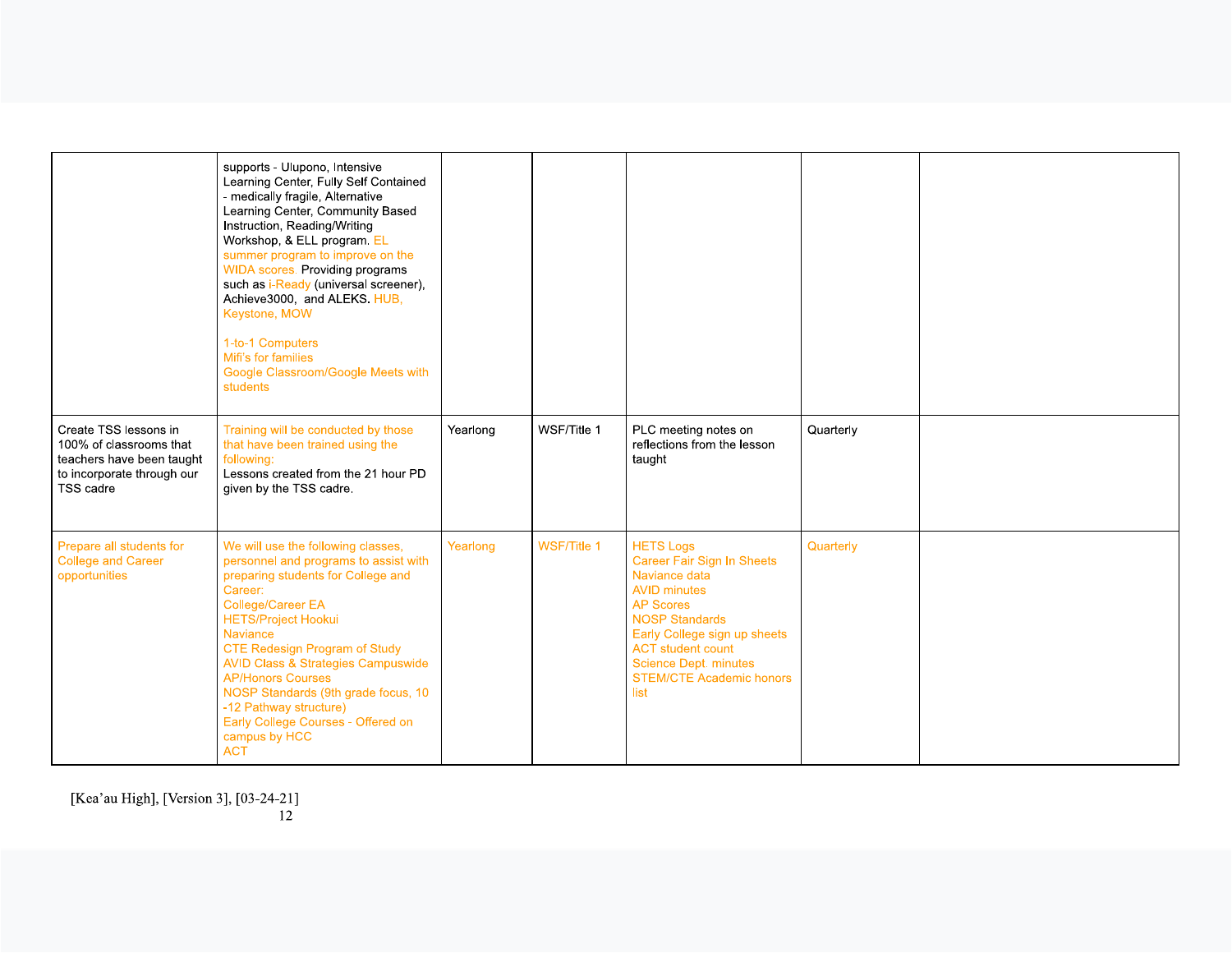|                                                                                                                                                                                                    | STEM/CTE/Academic(honors)\<br><b>NGSS</b>                                                                                                                                                                                                                                           |          |                                       |                                                                                                 |           |  |
|----------------------------------------------------------------------------------------------------------------------------------------------------------------------------------------------------|-------------------------------------------------------------------------------------------------------------------------------------------------------------------------------------------------------------------------------------------------------------------------------------|----------|---------------------------------------|-------------------------------------------------------------------------------------------------|-----------|--|
| 100% of students will be<br>exposed to common literacy<br>strategies/principles of<br>explicit instruction across<br>content areas on a daily<br>basis.                                            | Comprehensive literacy instruction<br>focusing on critical content with<br>emphasis on strategies for<br>vocabulary, comprehension, and<br>writing as well as the "Principles of<br>Explicit Instruction" will be<br>implemented in every classroom and<br>embedded in instruction. | Yearlong | <b>WSF</b><br>CLSD(21-22)<br>Title 1  | Walkthrough data collection,<br>evidence of coaching<br>meetings and follow up<br>conversations | Quarterly |  |
| 100% of Students<br>identified through use of<br>diagnostic screening will<br>be directed toward an<br>applicable intervention<br>program aimed at<br>improving literacy up to<br>one grade level. | High need students will be screened<br>for placement in a targeted reading<br>intervention class using the Third<br>Quest curriculum and their progress<br>will be monitored using regular<br>formative assessments.                                                                | Yearlong | <b>WSF</b><br>CLSD (21-22)<br>Title 1 | iReady<br><b>Formative Assessments</b><br><b>Curricular based</b><br>assessments                | Semester  |  |

### **Staff Outcomes (SY 2020-21) (SY 2021-22)**

| Measurable Outcome(s)                                                                                      | <b>Enabling Activity</b><br>"SW6" & "SW7"                                                      | <b>Duration</b><br>Fall, Spring,<br>Yearlong | Source of<br><b>Funds</b><br>Program ID<br>SW5 | <b>School Monitoring</b><br><b>Activity</b><br>SW3        | Frequency<br>Quarter, Semester,<br>Annual | <b>Complex Monitoring Activity</b><br>(to be completed by CAS) |
|------------------------------------------------------------------------------------------------------------|------------------------------------------------------------------------------------------------|----------------------------------------------|------------------------------------------------|-----------------------------------------------------------|-------------------------------------------|----------------------------------------------------------------|
| 5% annual increase in TSS<br>trained faculty through a<br>national Trauma-Sensitive<br>Schools conference. | Increase the number of teachers<br>trained in TSS using the 21 hours and<br>the trained staff. | Yearlong                                     | <b>WSF</b><br>Title 1                          | Title 1 sign in sheet<br>Agenda<br>21-hr PD Sign in sheet | Annual                                    |                                                                |
| 100% TSS training for<br>faculty and staff through<br>in-house PD.                                         | TSS trained teachers will follow KHS<br>PD protocol.                                           |                                              |                                                |                                                           |                                           |                                                                |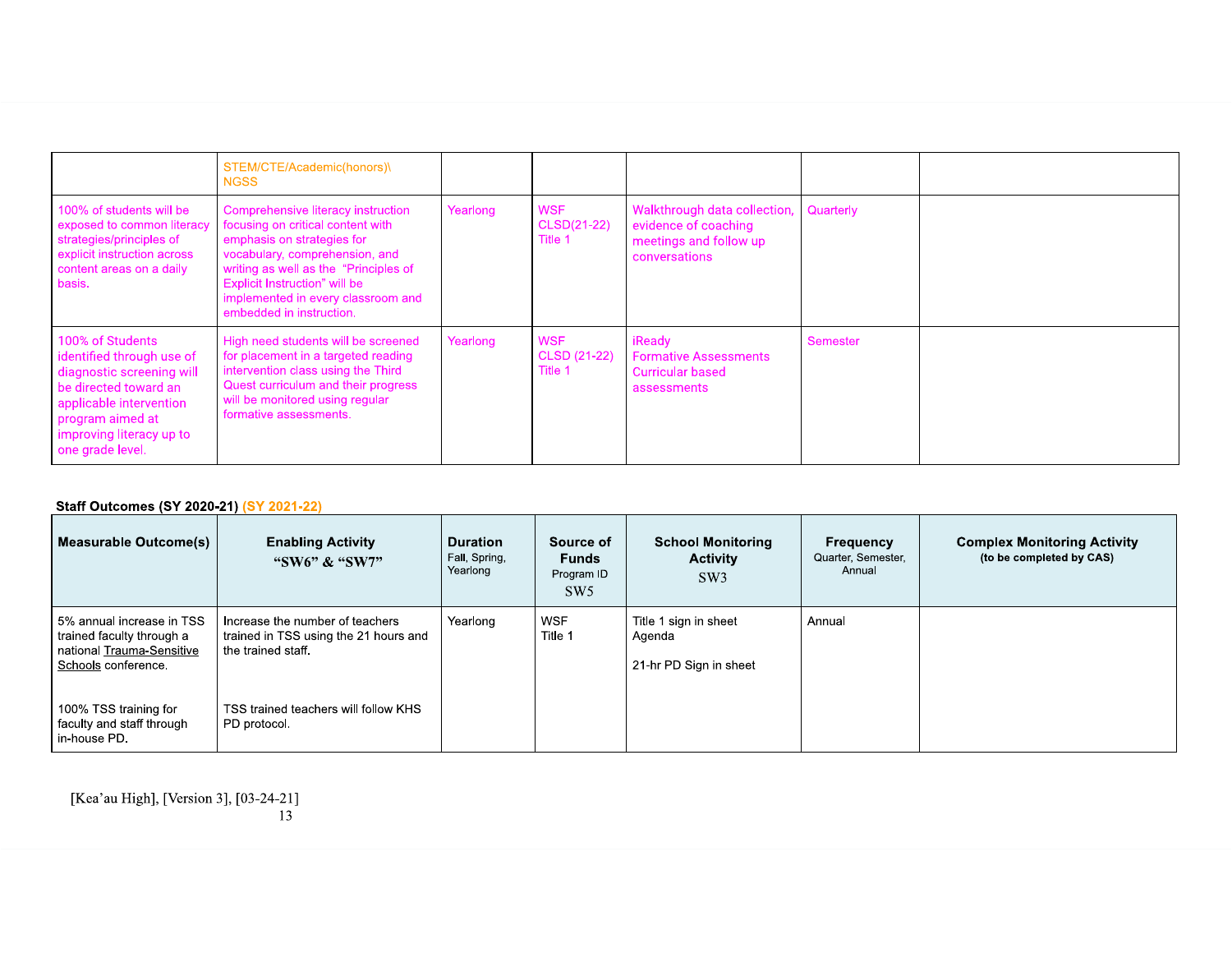| <b>BERC Group Training</b><br>100% of faculty will be<br>trained in the process of the<br><b>Four Habits of Powerful</b><br><b>Teaching and Learning</b>      | Four Habits of Powerful Teaching and<br>Learning<br><b>STAR Learning Walks</b>                                                                                                                                                                                                                                                                                                                                                                                                    | Yearlong | <b>WSF</b><br>Title 1 | Agendas<br><b>Sign In Sheets</b><br><b>Walkthrough Reflections</b> | Quarterly |  |
|---------------------------------------------------------------------------------------------------------------------------------------------------------------|-----------------------------------------------------------------------------------------------------------------------------------------------------------------------------------------------------------------------------------------------------------------------------------------------------------------------------------------------------------------------------------------------------------------------------------------------------------------------------------|----------|-----------------------|--------------------------------------------------------------------|-----------|--|
| Higher student participation<br>rate in the EOC, SBA and<br>ACT testing.<br>3-5% increase in test<br>scores                                                   | 100% of faculty will promote a<br>positive testing culture. Suggested<br>ways to do this are as follows:<br>a faculty group will be formed<br>to develop and implement<br>ways to create a positive test<br>culture (positive posters,<br>positive incentives, promote<br>test dates, test prep, test<br>related skills. etc.) and create<br>a school environment that is<br>conducive to testing.<br>Encourage parent<br>involvement/engagement in<br>various school activities. | Yearlong | <b>WSF</b><br>Title1  | <b>Meeting Minutes</b>                                             | Annual    |  |
| 80% of the 21-Hour PD<br>will be planned by<br>collaboration between<br>administration and EC                                                                 | The Executive Committee will review<br>our comprehensive needs<br>assessment and plan PD for the year.<br>EA1. 100% of teaching lines will be<br>done through a designated leadership<br>team process.                                                                                                                                                                                                                                                                            | Yearlong | <b>WSF</b><br>Title 1 | <b>EC Meeting Minutes</b><br>Sign in Sheets                        | Annual    |  |
| 90% of the pacing guides<br>will be written using power<br>standards.<br>100% of faculty will be<br>trained in the process of<br>identifying power standards. | Bring in training and provide time for<br>teachers to look at understanding and<br>creating Power Standards.                                                                                                                                                                                                                                                                                                                                                                      | Yearlong | Title1                | PLC meeting minutes<br>Title 1 sign-in sheets<br>PD Agendas        | Annual    |  |
| 100% of PLCs are utilizing<br>PLC protocols to support                                                                                                        | PLC Cadre will establish PD to<br>improve the PLC protocols for more                                                                                                                                                                                                                                                                                                                                                                                                              | Yearlong | Title 1               | PLC meeting minutes                                                | Annual    |  |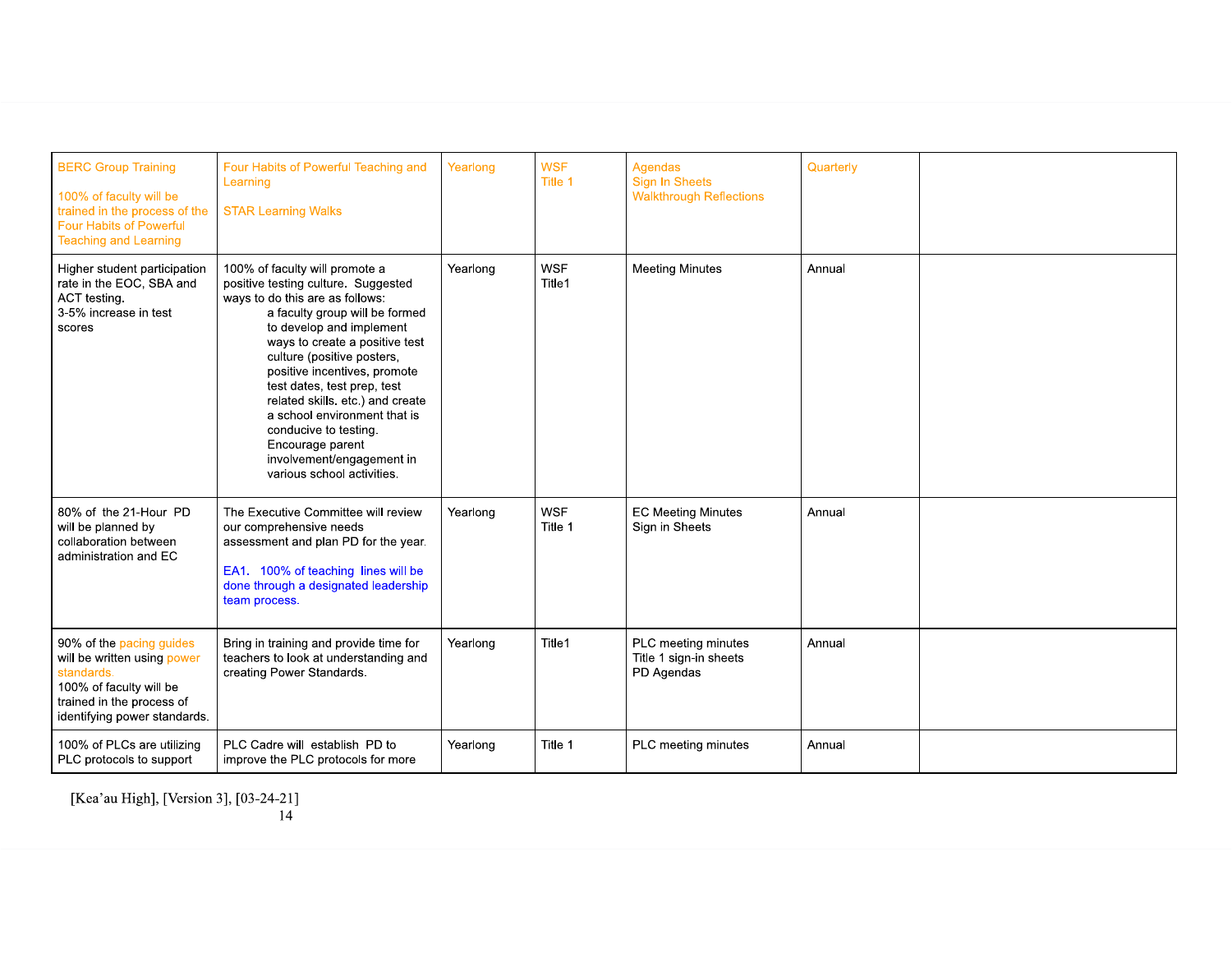| and enhance student<br>achievement.                                                                                                                       | efficient and effective use of PLC<br>time. (WASCR.1)<br><b>Grade Level Cohorts</b><br>Teachers will be provided updated<br>technology (laptops, projection<br>devices, media, academic online<br>programs/supplementals) to support<br>and increase student achievement.                           |          |                                      |                                                                                                 |           |  |
|-----------------------------------------------------------------------------------------------------------------------------------------------------------|-----------------------------------------------------------------------------------------------------------------------------------------------------------------------------------------------------------------------------------------------------------------------------------------------------|----------|--------------------------------------|-------------------------------------------------------------------------------------------------|-----------|--|
| 100% of pacing guides are<br>vertically/horizontally<br>aligned by the end of the<br>year.                                                                | Designate a 21 hour for<br>vertical/horizontal curriculum<br>alignment PD and one meeting per<br>quarter for continued work<br>Diary mapping of Pacing Guides                                                                                                                                       | Yearlong | Title 1                              | Updated pacing guides<br>Power Standard template<br>Meeting minutes                             | Annual    |  |
| 100% of school day<br>activities will be approved<br>through a permission<br>system in place.                                                             | At the beginning of the year faculty<br>will review with administration the<br>policy for students to attend activities<br>during class time that cause missed<br>instruction.                                                                                                                      | Yearlong | <b>WSF</b>                           | Sign in sheets<br>Permission slips                                                              | Annual    |  |
| Create TSS lessons in<br>100% of classrooms that<br>teachers have been taught<br>to incorporate through our<br>TSS cadre                                  | Lessons created from the 21 hour PD<br>given by the TSS cadre.                                                                                                                                                                                                                                      | Yearlong | WSF/Title 1                          | PLC meeting minutes                                                                             | Quartley  |  |
| Literacy strategies/"The<br><b>Principles of Explicit</b><br>Instruction" will be<br>implemented in instruction<br>in all classes on a daily(?)<br>basis. | The "Principles of Explicit Instruction"<br>will be implemented in every<br>classroom and embedded in<br>instruction.<br>Faculty will be supported by the<br>school's coaching team including a<br>literacy coach.<br>EA16. Staff will receive training/PD in<br>developing family/community/school | Yearlong | <b>WSF</b><br>Title 1<br>CLSD(21-22) | Walkthrough data collection,<br>evidence of coaching<br>meetings and follow up<br>conversations | Quarterly |  |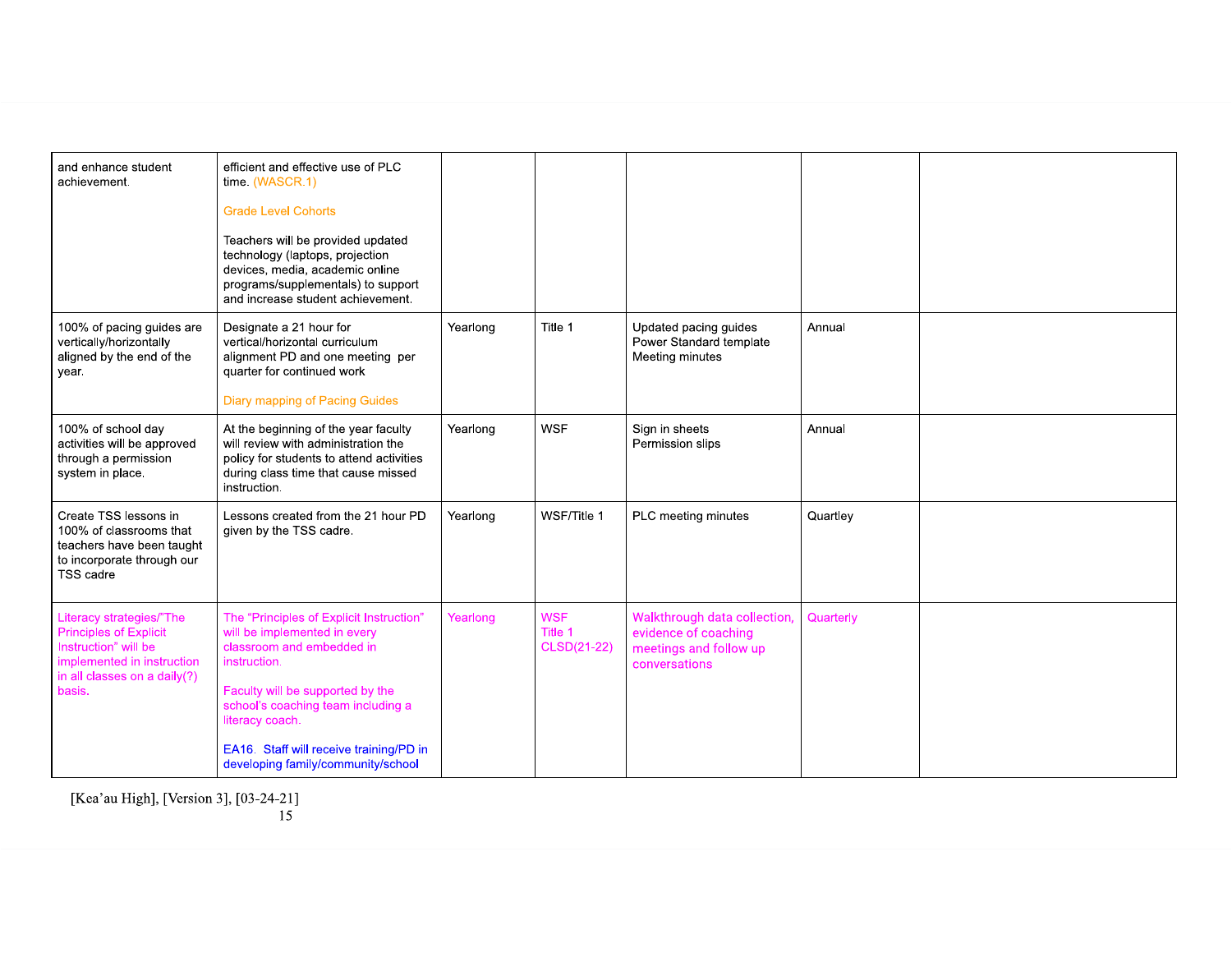| partnerships to improve student<br>literacy.                                                                                |  |  |  |
|-----------------------------------------------------------------------------------------------------------------------------|--|--|--|
| <b>EA17.</b> Literacy instruction will be<br>designed to encourage and engage<br>students from all cultural<br>backgrounds. |  |  |  |